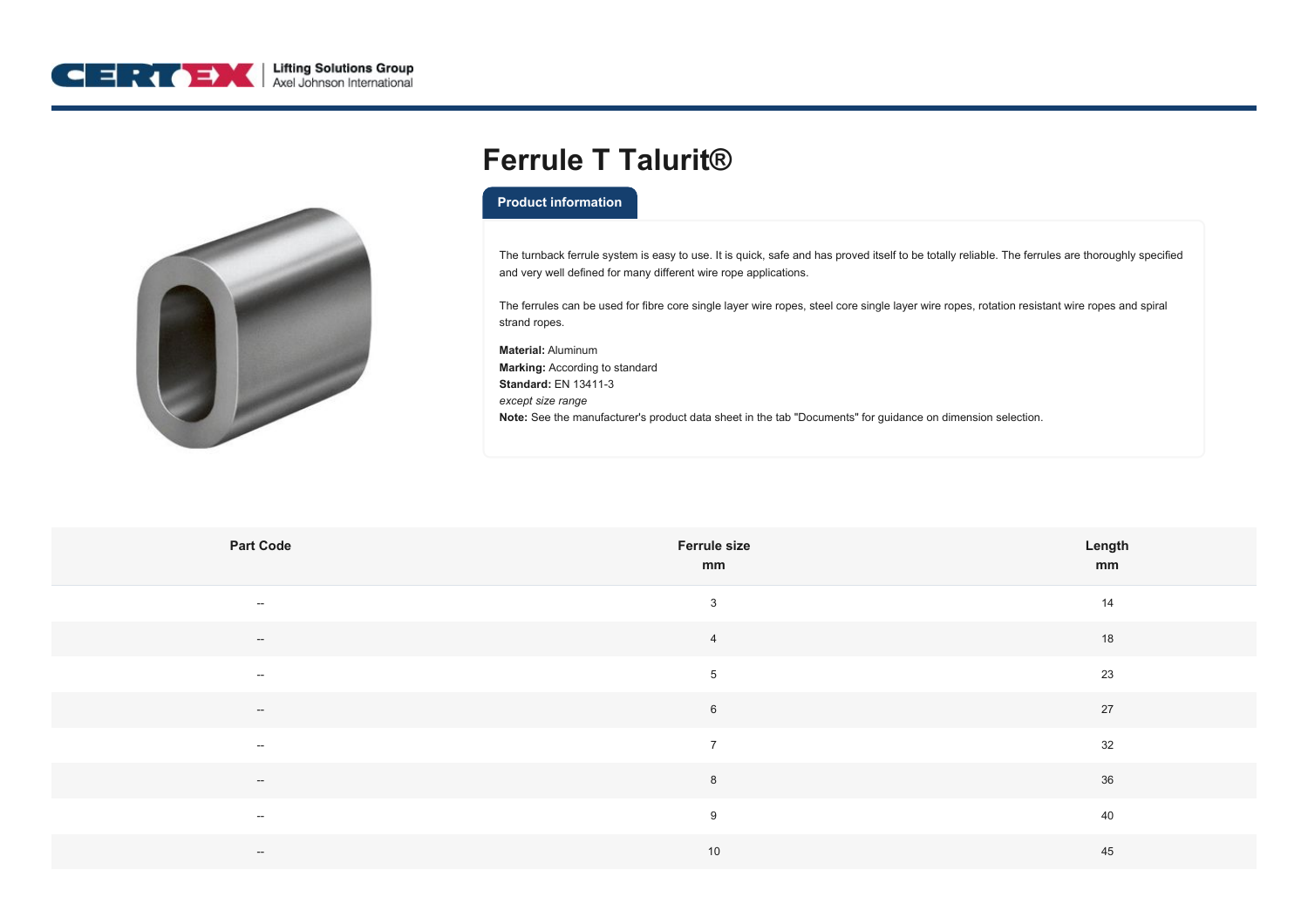| $\overline{\phantom{a}}$ | 11      | $50\,$ |
|--------------------------|---------|--------|
|                          | 12      | 54     |
| $\overline{\phantom{a}}$ | $13$    | 59     |
| $\overline{\phantom{a}}$ | 14      | 63     |
| $\sim$                   | $16\,$  | $72\,$ |
| $\overline{\phantom{a}}$ | 18      | 81     |
| $\overline{\phantom{a}}$ | $2.5\,$ | 12     |
|                          | $20\,$  | 90     |
| $\sim$                   | 22      | 99     |
| $\overline{\phantom{a}}$ | $24\,$  | 108    |
| $\sim$                   | $26\,$  | 117    |
| $\overline{\phantom{a}}$ | 28      | 126    |
| $\overline{\phantom{a}}$ | $3.5\,$ | $16\,$ |
| $\overline{\phantom{a}}$ | 30      | 135    |
| $\sim$                   | 32      | 144    |
| $\overline{\phantom{a}}$ | 34      | 153    |
| $\sim$                   | $36\,$  | 162    |
| 10.01T38                 | 38      | 171    |
| 10.01T045                | $4.5\,$ | $20\,$ |
| 10.01T40                 | $40\,$  | 180    |
| 10.01T44                 | 44      | 198    |
| 10.01T48                 | 48      | 216    |
| 10.01T52                 | $52\,$  | 234    |